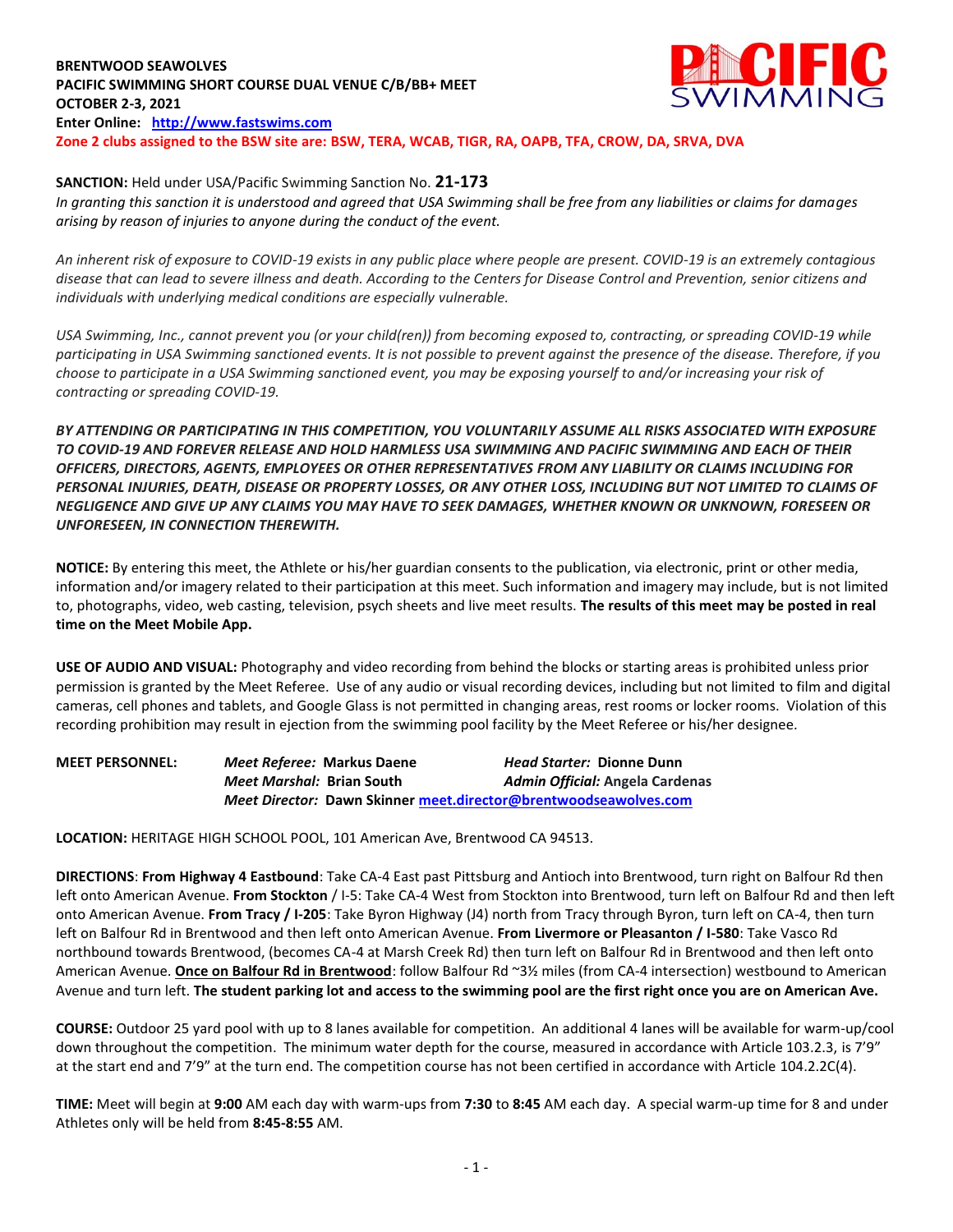**RULES: •** Current USA and Pacific Swimming rules and warm-up procedures, including the Minor Athlete Abuse Prevention Policy (MAAPP) will govern the meet. A copy of these procedures will be posted at the Clerk-of-Course.

• The local facilities guidelines, restrictions and interpretation of the local public health guidelines shall be followed at this meet.

• All applicable adults participating in or associated with this meet, acknowledge that they are subject to the provisions of the USA Swimming Minor Athlete Abuse Prevention Policy ("MAAPP"), and that they understand that compliance with the MAAPP policy is a condition of participation in the conduct of this competition.

- All athletes 18 and older must have completed the Athlete Protection Training to be allowed to compete.
- All events are timed finals.
- All events will swim fast to slow.
- Athletes may compete in **a maximum of four (4)** events per day.
- All Athletes ages 12 and under should complete competition within four (4) hours.

• Entries will be accepted until the number of splashes exceeds the estimated timeline, per the "Four-Hour Rule," based on the Athletes age and gender.

**•** If local conditions warrant it the Meet Referee, with the concurrence of the Meet Director, may require a mandatory scratch down. Immediate cash refunds will be made for any mandatory scratches.

- **All Coaches and Officials must wear their USA Swimming membership cards in a visible manner.**
- **•** All athletes entered in the 500-yard freestyle shall provide their own timers and lap counters.
- The Meet Referee, with the concurrence of the Meet Director, may consolidate events and heats of 500 Freestyle and 400 Individual Medley, without regard to age or gender, and may alternate girls' and boys' heats.

**UNACCOMPANIED ATHLETES:** Any USA Swimming Athlete-Member competing at the meet must be accompanied by a USA Swimming Member-Coach for the purposes of Athlete supervision during warm-up, competition and warm-down. If a Coach-Member of the Athlete's USA Swimming Club does not attend the meet to serve in said supervisory capacity, it is the responsibility of the Athlete or the Athlete's legal guardian to arrange for supervision by a USA Swimming Member-Coach. The Meet Director or Meet Referee may assist the Athlete in making arrangements for such supervision; however, it is recommended that such arrangements be made in advance of the meet by the Athlete's USA Swimming Club Member-Coach.

**RACING STARTS:** Athletes must be certified by a USA Swimming member-coach as being proficient in performing a racing start or must start the race in the water. It is the responsibility of the Athlete or the Athlete's legal guardian to ensure compliance with this requirement.

**RESTRICTIONS:** • Smoking and the use of other tobacco products is prohibited on the pool deck, in the locker rooms, in spectator

- seating, on standing areas and in all areas used by Athletes, during the meet and during warm-up periods.
- Sale and use of alcoholic beverages is prohibited in all areas of the meet venue.
- No glass containers are allowed in the meet venue.
- No propane heater is permitted except for snack bar/meet operations.
- All shelters must be properly secured.
- Deck Changes are prohibited.

• Destructive devices, to include but not limited to, explosive devices and equipment, firearms (open or concealed), blades, knives, mace, stun guns and blunt objects are strictly prohibited in the swimming facility and its surrounding areas. If observed, the Meet Referee or his/her designee may ask that these devices be stored safely away from the public or removed from the facility. Noncompliance may result in the reporting to law enforcement authorities and ejection from the facility. Law enforcement officers (LEO) are exempt per applicable laws.

 Operation of a drone, or any other flying apparatus, is prohibited over the venue (pools, Athlete/Coach areas, Spectator areas and open ceiling locker rooms) any time Athletes, Coaches, Officials and/or Spectators are present.

**Masks must be worn inside locker rooms and bathrooms according to Contra Costa County Ordinance.**

**ELIGIBILITY:** • Athletes must be current members of USA Swimming and enter their name and registration number on the meet entry card as they are shown on their Registration Card. If this is not done, it may be difficult to match the Athlete with the registration and times database. The meet host will check all Athlete registrations against the SWIMS database and if not found to be registered, the Meet Director shall accept the registration at the meet (a \$10 surcharge will be added to the regular registration fee). Duplicate registrations will be refunded by mail.

• Athletes in the "BB" Division must have met at least USA Swimming Motivational "BB" minimum time standard. Athletes in the "B" Division must have met at least the listed "B" minimum time standard. All entry times slower than the listed "B" time standard will be in the "C" Division. For 8 & Under, athletes in the "A" division must have met at least the listed "A" time standard.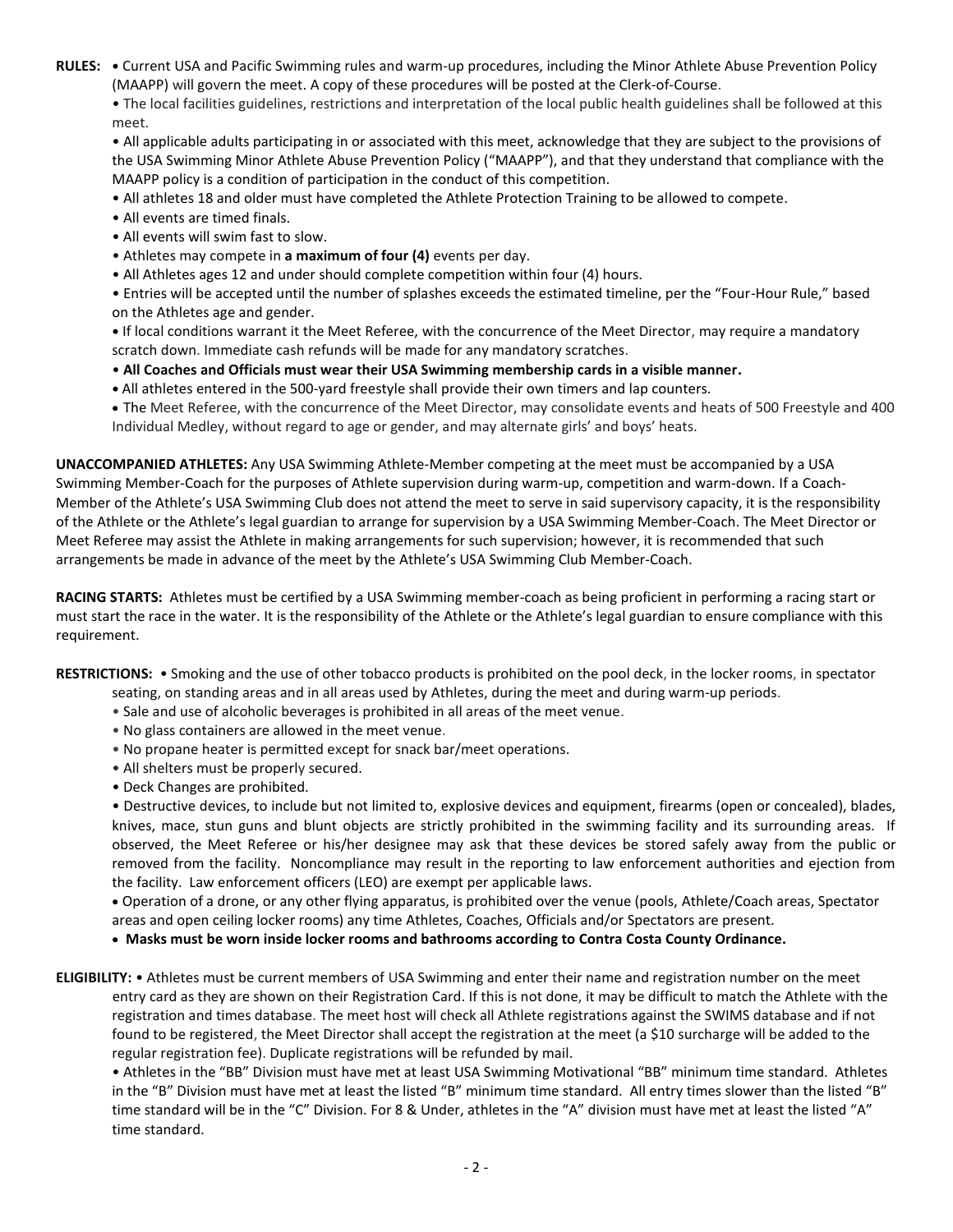- Entries with **"NO TIME" will be accepted except for the 500FR and 400IM.**
- Entry times submitted for this meet may be checked against a computer database and may be changed in accordance with Pacific Swimming Entry Time Verification Procedures.
- Disabled Athletes are welcome to attend this meet and should contact the Meet Director or Meet Referee regarding any special accommodations on entry times and seeding per Pacific Swimming policy.
- Athletes 19 years of age and over may compete in the meet for time only, no awards. Such Athletes must have met standards for the 17-18 age group.
- The Athlete's age will be the age of the Athlete on the first day of the meet.

**ENTRY PRIORITY:** Meet entries will not be accepted any earlier than August 28, 2021. Entries from members of *assigned* "yearround" Zone 2 clubs in good standing postmarked or entered online by 11:59 PM on Saturday, September 4, 2021 will be given  $1^{st}$ priority acceptance. Entries from members of all Zone 2 clubs (year-round and seasonal) postmarked or entered online between 12:00 AM Sunday September, 5, 2021 and 11:59 PM Saturday, September 11, 2021 will be given 2<sup>nd</sup> priority acceptance. All entries from Zone 2, all other Pacific LSC Zones and other LSCs, either postmarked, entered online, or hand delivered by the entry deadline will be considered in the order they are received.

## **\*\* NOTE: Athletes who falsify their entry form by listing a club to which they are not legitimately associated will be rejected from the meet. Further, entry fees will not be refunded and they may be referred to the Pacific Swimming Review Committee for disciplinary action.**

**ENTRY FEES:** \$4.50 per event plus an \$8.00 participation fee per Athlete. Entries will be rejected if payment is not sent at time of request. No refunds will be made, except mandatory scratch downs.

**ONLINE ENTRIES:** To enter online go to **[www.fastswims.com](http://www.fastswims.com/)** to receive an immediate entry confirmation. This method requires payment by credit card. FastSwims charges a processing fee for this service, 6.5% of the total Entry Fees plus \$0.75 per transaction, regardless of number of Athletes. Please note that the processing fee is a separate fee from the Entry Fees. If you do not wish to pay the processing fee, enter the meet using a mail entry. Entering online is a convenience, is completely voluntary, and is in no way required or expected of an Athlete by Pacific Swimming. Online entries will be accepted until 11:59 p.m. on Wednesday, September 22, 2021 unless the meet is closed earlier than that to comply with the Four Hour Rule or to meet the facility's capacity limitations.

**MAILED OR HAND DELIVERED ENTRIES**: Entries must be on the attached consolidated entry form. Forms must be filled out completely and printed clearly with Athlete's best time. Entries must be postmarked by Monday, September 20, 2021 or hand delivered by 6:30 p.m. Wednesday, September 22, 2021. No late entries will be accepted. Requests for confirmation of receipt of entries should include a self-addressed envelope.

**Make check payable to**: Brentwood Seawolves

|                     | <b>Mail entries to: BSW Meet Entries</b> | <b>Hand deliver entries to:</b> BSW Representative on HHS Pool Deck |  |  |  |
|---------------------|------------------------------------------|---------------------------------------------------------------------|--|--|--|
|                     | PO Box 1212                              | 101 American Ave.                                                   |  |  |  |
| Brentwood, CA 94513 |                                          | Brentwood, CA 94513                                                 |  |  |  |

**CHECK-IN:** The meet will be deck seeded. Athletes must check-in at the Clerk-of-Course. No event shall be closed more than 30 minutes before the scheduled start of the session. Prior to 10:30 AM, close of check-in for each event shall be no more than 60 minutes before the estimated time of the start of the first heat of the event. **Close of check-in for all remaining events for that day shall be at 10:30 AM.** Athletes who do not check in will not be seeded and will not be allowed to compete in that event. Athletes who wish to scratch from an event after the close of check-in are requested to inform the Referee on the starting end of the competition course.

**SCRATCHES:** Any athletes not reporting for or competing in an individual timed final event that they have checked in for shall not be penalized. Athletes who must withdraw from an event after it is seeded are requested to inform the referee immediately.

**AWARDS:** First through eighth places in each division (C, B & BB) will be awarded for the 9-10, 11-12, 13-18 age groups. First through eighth place in each division (PC-C, PC-B, and PC-A) will be awarded for the 8 & Under age group. All athletes achieving an A time for the first time will be awarded a standard A medal, regardless of place achieved in the event. No awards will be given for athletes 19 years of age and older. *No awards will be given for OPEN Events.*

Note: Individual awards must be picked up at the meet. We will not mail or distribute awards after the meet.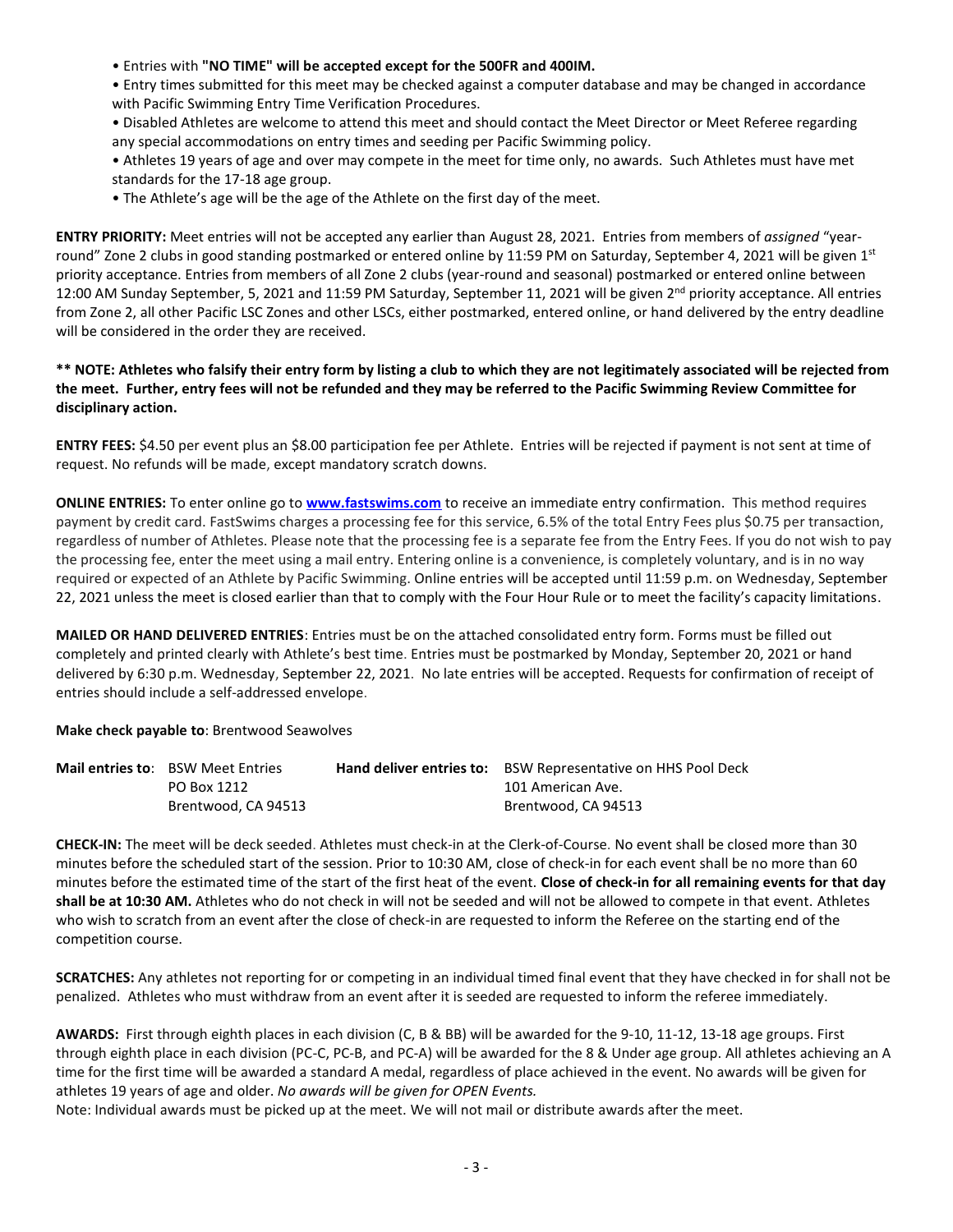**SNACK BAR & HOSPITALITY:** A snack bar will be available throughout the competition. Coaches and working Officials will be provided lunch. Hospitality will serve refreshments to timers and volunteers.

**MISCELLANEOUS:** No overnight parking is allowed. Facilities will not be provided after meet hours.

**MINIMUM OFFICIALS:** The Meet Referee shall conduct an inventory of Officials and shall compare the number of athletes entered against the number of Officials that worked representing each club per day of the meet. Those clubs who have not provided sufficient Officials in a day of the meet, in accordance with the table below, will be fined \$100 per missing Official per day.

| Number of athletes entered in meet per club<br>per day | Number of trained and carded officials required |  |  |  |  |
|--------------------------------------------------------|-------------------------------------------------|--|--|--|--|
| $1 - 10$                                               |                                                 |  |  |  |  |
| $11 - 25$                                              |                                                 |  |  |  |  |
| 26-50                                                  |                                                 |  |  |  |  |
| $51 - 75$                                              |                                                 |  |  |  |  |
| 76-100                                                 |                                                 |  |  |  |  |
| Every 20 Athletes over 100                             | +1                                              |  |  |  |  |

## **EVENT SUMMARY**

|           |               | <b>SATURDAY</b>      |           | <b>SUNDAY</b>      |            |               |            |  |  |
|-----------|---------------|----------------------|-----------|--------------------|------------|---------------|------------|--|--|
| 8 & UN    | $9 - 10$      | $11 - 12$<br>13-18   |           | 8 & UN             | $9 - 10$   | $11 - 12$     | $13 - 18$  |  |  |
| 25 Free   | 200 Free      | 100 Free             | 200 Free  | 25 Back            | 100 Back   | 200 Back      | 200 Back   |  |  |
| 50 Back   | 50 Back       | 50 Back              | 100 Back  | 25 Fly             | 100 Fly    | <b>50 Fly</b> | 200 Fly    |  |  |
| 50 Fly    | <b>50 Fly</b> | 200 Fly              | $100$ Fly | 50 Free            | 100 Free   | 200 Free      |            |  |  |
| 25 Breast | 50 Breast     | 50 Breast            | 100 Free  | 50 Breast          | 100 Breast | 100 Breast    | 100 Breast |  |  |
| 100 IM    | 100 IM        | 200 IM               | 200 IM    |                    | 50 Free    | 50 Free       | 50 Free    |  |  |
|           |               | <b>OPEN 500 FREE</b> |           | <b>OPEN 400 IM</b> |            |               |            |  |  |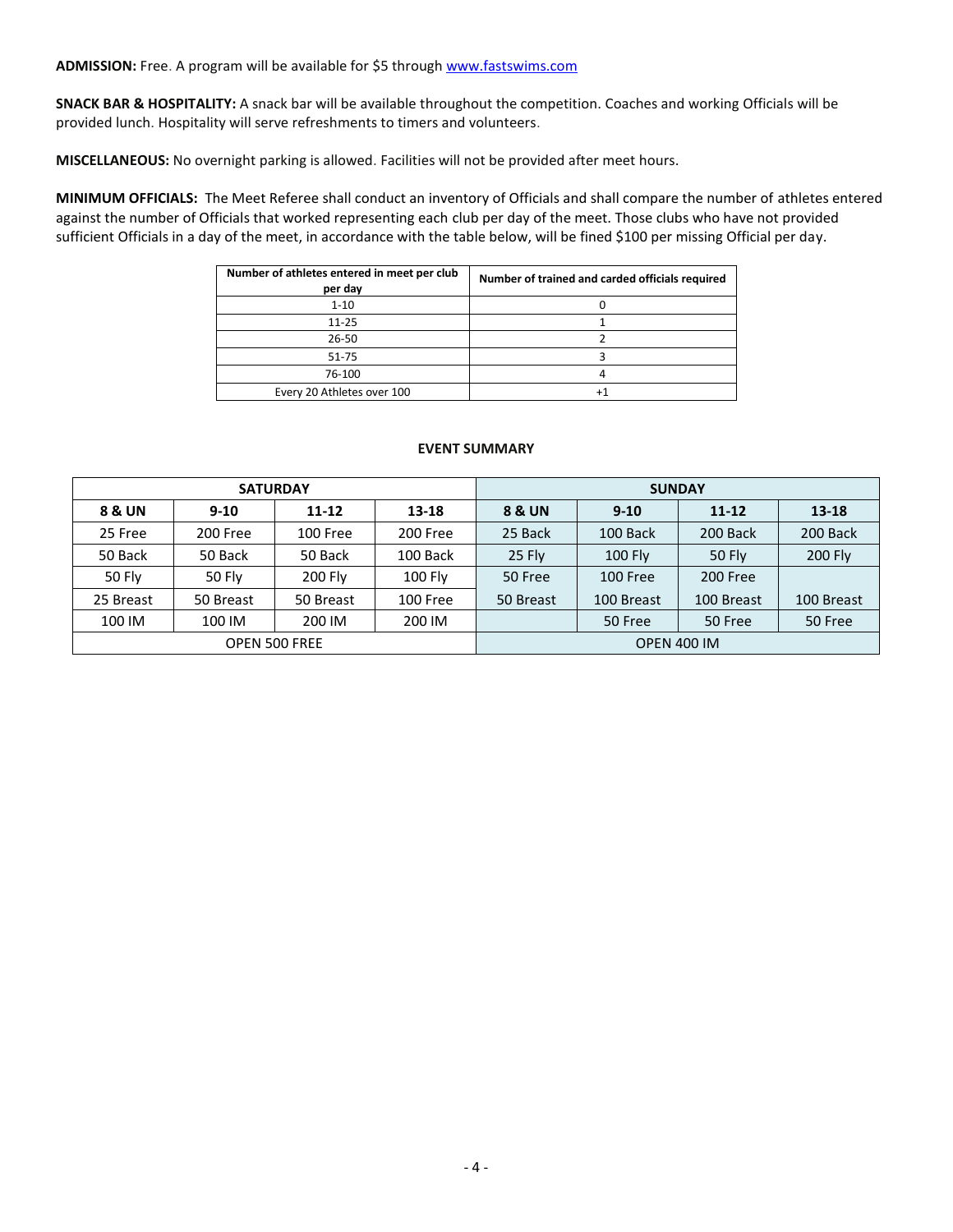| <b>SATURDAY, OCTOBER 2</b> |                     |                |  |  |  |
|----------------------------|---------------------|----------------|--|--|--|
| <b>EVENT#</b>              | <b>EVENT</b>        | <b>EVENT#</b>  |  |  |  |
| $\mathbf{1}$               | 13&UP 200 Free      | $\overline{2}$ |  |  |  |
| 3                          | 11-12 100 Free      | 4              |  |  |  |
| 5                          | 9-10 200 Free       | 6              |  |  |  |
| $\overline{7}$             | 8 & Under 25 Free   | 8              |  |  |  |
| 9                          | 13&UP 100 Back      | 10             |  |  |  |
| 11                         | 11-12 50 Back       | 12             |  |  |  |
| 13                         | 10 & Under 50 Back  | 14             |  |  |  |
| 15                         | 13&UP 100 Fly       | 16             |  |  |  |
| 17                         | 11-12 200 Fly       | 18             |  |  |  |
| 19                         | 10 & Under 50 Fly   | 20             |  |  |  |
| 21                         | 13& UP 100 Free     | 22             |  |  |  |
| 23                         | 11-12 50 Breast     | 24             |  |  |  |
| 25                         | 9-10 50 Breast      | 26             |  |  |  |
| 27                         | 8 & Under 25 Breast | 28             |  |  |  |
| 29                         | 13&UP 200 IM        | 30             |  |  |  |
| 31                         | 11-12 200 IM        | 32             |  |  |  |
| 33                         | 10 & Under 100 IM   | 34             |  |  |  |
| 35                         | Open 500 Free       | 36             |  |  |  |
|                            |                     |                |  |  |  |

| <b>SATURDAY, OCTOBER 2</b> |                     |                |
|----------------------------|---------------------|----------------|
| <b>EVENT#</b>              | <b>EVENT</b>        | <b>EVENT#</b>  |
| $\mathbf{1}$               | 13&UP 200 Free      | $\overline{2}$ |
| 3                          | 11-12 100 Free      | 4              |
| 5                          | 9-10 200 Free       | 6              |
| $\overline{7}$             | 8 & Under 25 Free   | 8              |
| 9                          | 13&UP 100 Back      | 10             |
| 11                         | 11-12 50 Back       | 12             |
| 13                         | 10 & Under 50 Back  | 14             |
| 15                         | 13&UP 100 Fly       | 16             |
| 17                         | 11-12 200 Fly       | 18             |
| 19                         | 10 & Under 50 Fly   | 20             |
| 21                         | 13& UP 100 Free     | 22             |
| 23                         | 11-12 50 Breast     | 24             |
| 25                         | 9-10 50 Breast      | 26             |
| 27                         | 8 & Under 25 Breast | 28             |
| 29                         | 13&UP 200 IM        | 30             |
| 31                         | 11-12 200 IM        | 32             |
| 33                         | 10 & Under 100 IM   | 34             |
| 35                         | Open 500 Free       | 36             |
|                            |                     |                |

Athletes participating in the 500 Freestyle (35 & 36) and the 400 Individual Medley (73 & 74) events must provide their own timers and lap counters.

"NO TIME" entries for the 500FR and 400 IM will NOT be accepted.

Athletes who wish to enter the 500FR and/or the 400IM must have met the Pacific 11-12 "B" motivational time standard [\(http://www.pacswim.org/swim-meet-times/standards\)](http://www.pacswim.org/swim-meet-times/standards).

The 500FR and the 400IM events will each be limited to 40 boys and 40 girls, based on the order in which their entries were received.